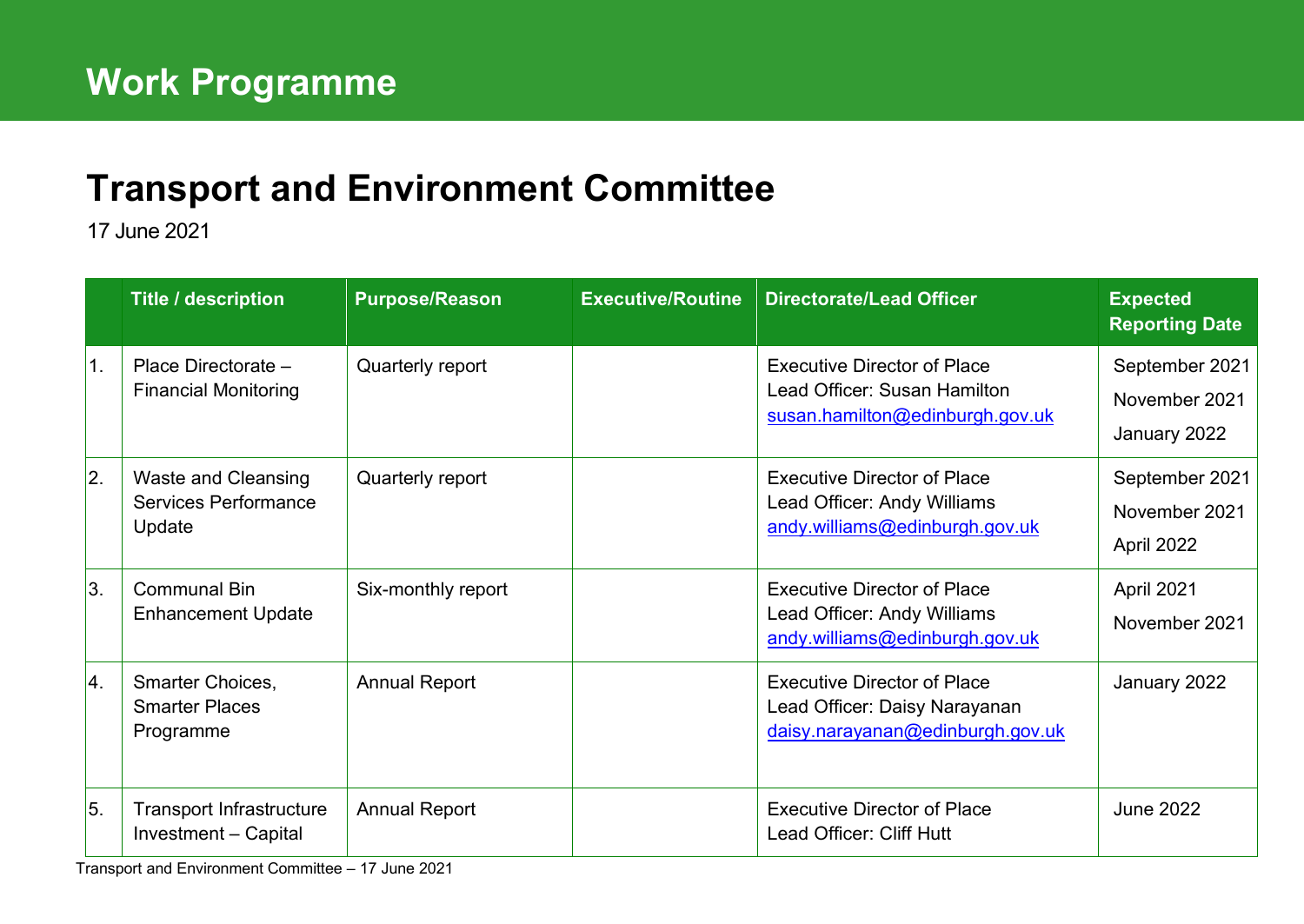|     | <b>Delivery Priorities</b>                                                         |                      | cliff.hutt@edinburgh.gov.uk                                                                                        |                                  |
|-----|------------------------------------------------------------------------------------|----------------------|--------------------------------------------------------------------------------------------------------------------|----------------------------------|
| 6.  | <b>Public Utility Company</b><br>Performance and Road<br><b>Work Co-ordination</b> | <b>Annual Report</b> | <b>Executive Director of Place</b><br>Lead Officer: Gavin Brown<br>gavin.brown@edinburgh.gov.uk                    | September 2021<br>September 2022 |
| 7.  | Annual Update on<br><b>Council Transport Arms</b><br><b>Length Companies</b>       | Annual report        | <b>Executive Director of Place</b><br>Lead Officer: Daisy Narayanan<br>daisy.narayanan@edinburgh.gov.uk            | September 2021<br>September 2022 |
| 8.  | Appointments to<br><b>Working Groups</b>                                           | Annual report        | <b>Chief Executive</b><br>Lead Officer: Veronica Macmillan<br>0131 529 4283<br>veronica.macmillan@edinburgh.gov.uk | November 2021                    |
| 19. | Decriminalised Traffic<br>and Parking<br><b>Enforcement Update</b>                 | <b>Annual Report</b> | <b>Executive Director of Place</b><br>Lead Officer: Gavin Brown<br>gavin.brown@edinburgh.gov.uk                    | January 2022                     |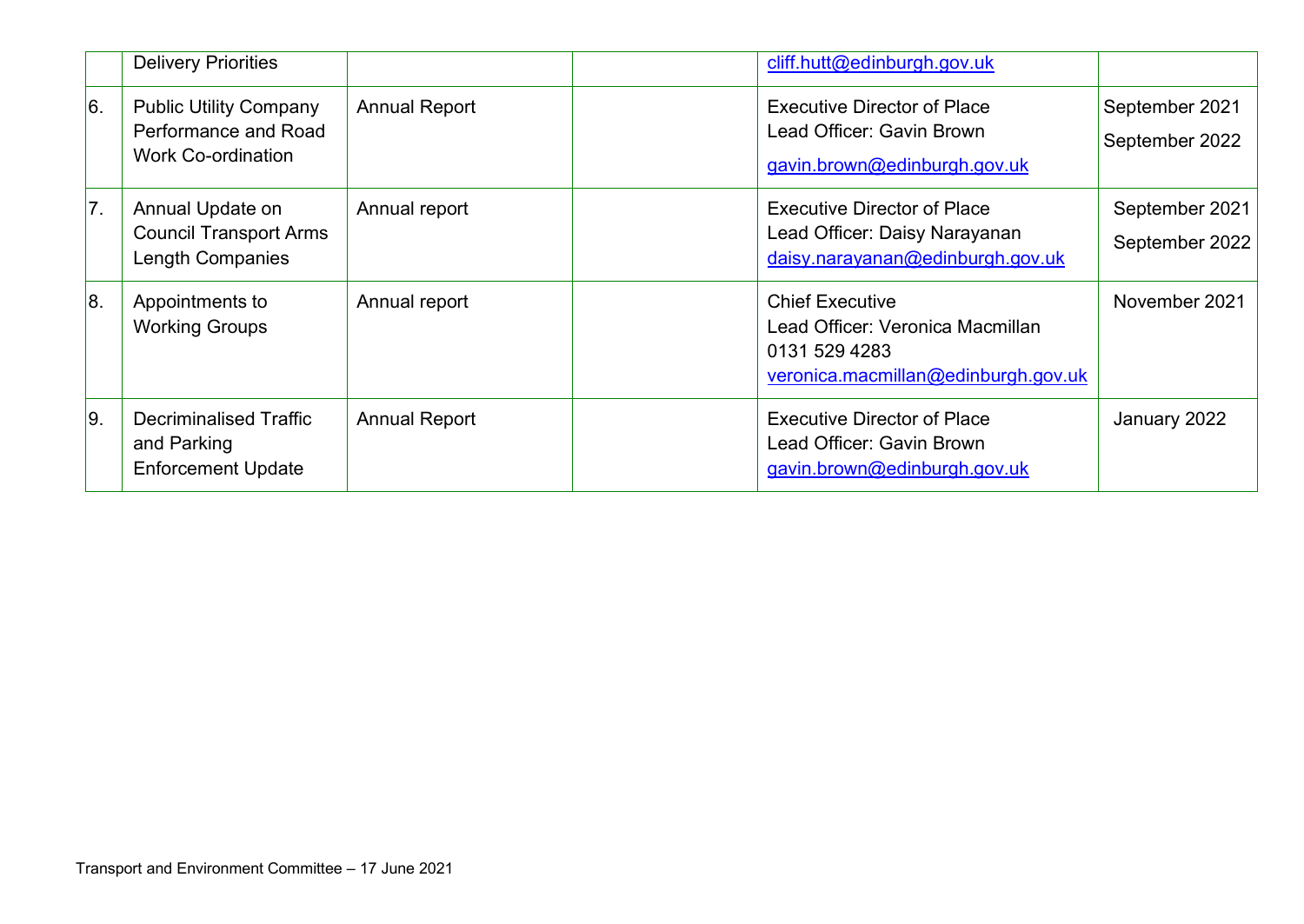## **Transport and Environment Committee Upcoming Reports Appendix 1**

| <b>Report Title</b>                                | <b>Directorate</b> | <b>Lead Officer</b> |
|----------------------------------------------------|--------------------|---------------------|
| August 2021                                        |                    |                     |
| Leith Connections - Next Steps                     | Place              | Miles Wilkinson     |
| <b>Corstorphine Connections - Next Steps</b>       | Place              | <b>Martyn Lings</b> |
| <b>Granton Waterfront Regeneration</b>             | Place              | <b>Sat Patel</b>    |
| City Mobility Plan - Citywide Mode Share Targets   | Place              | <b>Ruth White</b>   |
| George Street and First New Town                   | Place              | Jamie Robertson     |
| <b>Strategic Review of Parking Update</b>          | Place              | <b>Gavin Graham</b> |
| September 2021                                     |                    |                     |
| Proposed Changes to Roads in Juniper Green         | Place              | <b>Andy Edwards</b> |
| Electric Vehicle Infrastructure Project            | Place              | <b>Gavin Brown</b>  |
| Edinburgh St James - Next Steps for Central Island | Place              | David Cooper        |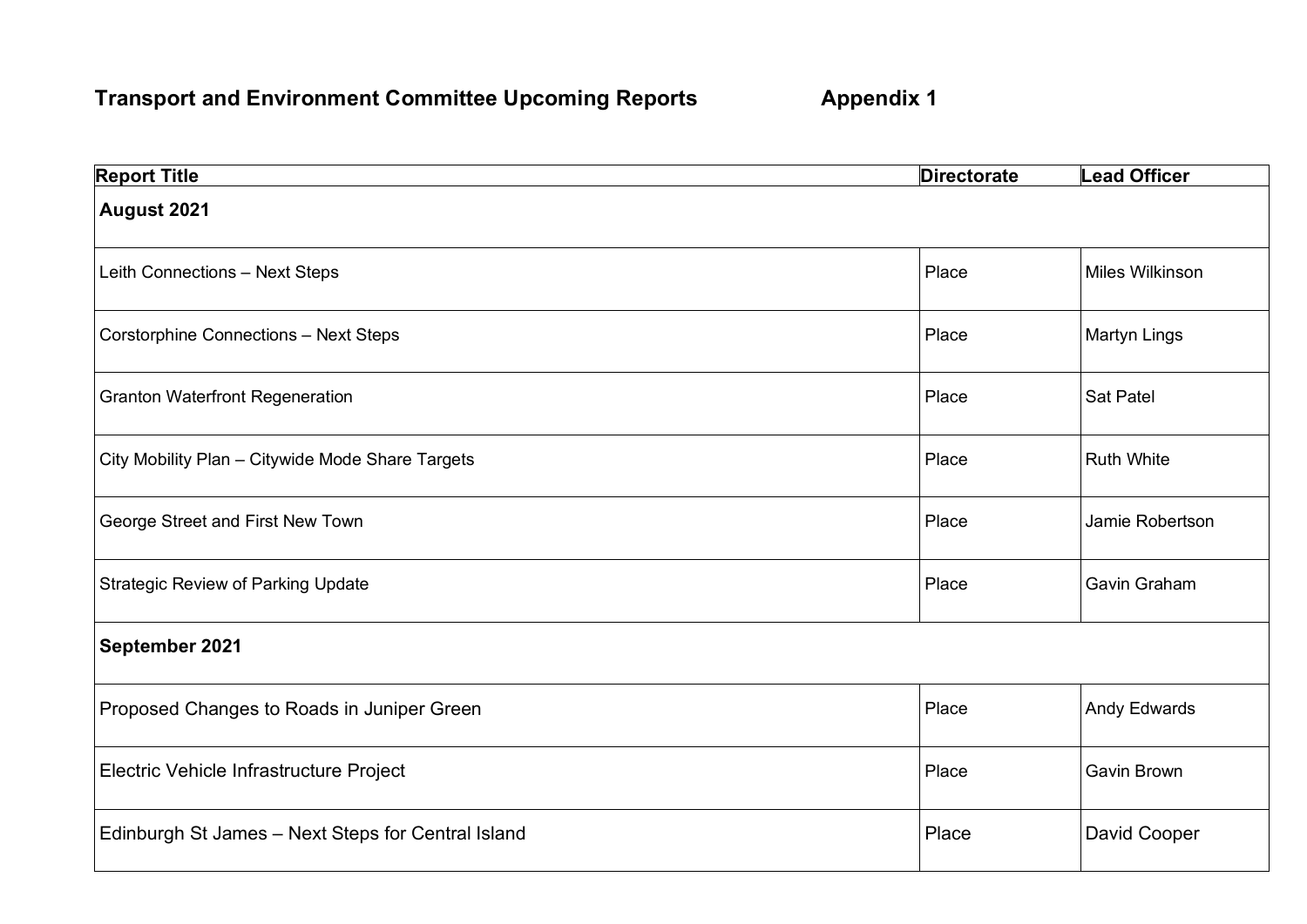| <b>Future Provision of Public Conveniences</b>            | Place | <b>Karen Reeves</b>   |  |  |
|-----------------------------------------------------------|-------|-----------------------|--|--|
| Annual Report for Council Transport Arms Length Companies | Place | Daisy Narayanan       |  |  |
| Place - Financial Monitoring                              | Place | <b>Susan Hamilton</b> |  |  |
| Public Utility Company Performance and Road Co-ordination | Place | <b>Stuart Harding</b> |  |  |
| Waste and Cleansing Services Performance Update           | Place | <b>Andy Williams</b>  |  |  |
| November 2021                                             |       |                       |  |  |
| Pavements Clear of Signs                                  | Place | <b>Gavin Brown</b>    |  |  |
| <b>Public Transport Priority Action Plan</b>              | Place | <b>Stuart Lowrie</b>  |  |  |
| <b>Air Quality Update</b>                                 | Place | <b>Ruth White</b>     |  |  |
| Wardie Bay Beach Update                                   | Place | <b>Steven Cuthill</b> |  |  |
| Waste and Cleansing Services Performance Update           | Place | <b>Andy Williams</b>  |  |  |
| Communal Bin Enhancement - Six Monthly Update             | Place | <b>Andy Williams</b>  |  |  |
| Waste and Cleansing Policies Annual Review                | Place | <b>Andy Williams</b>  |  |  |